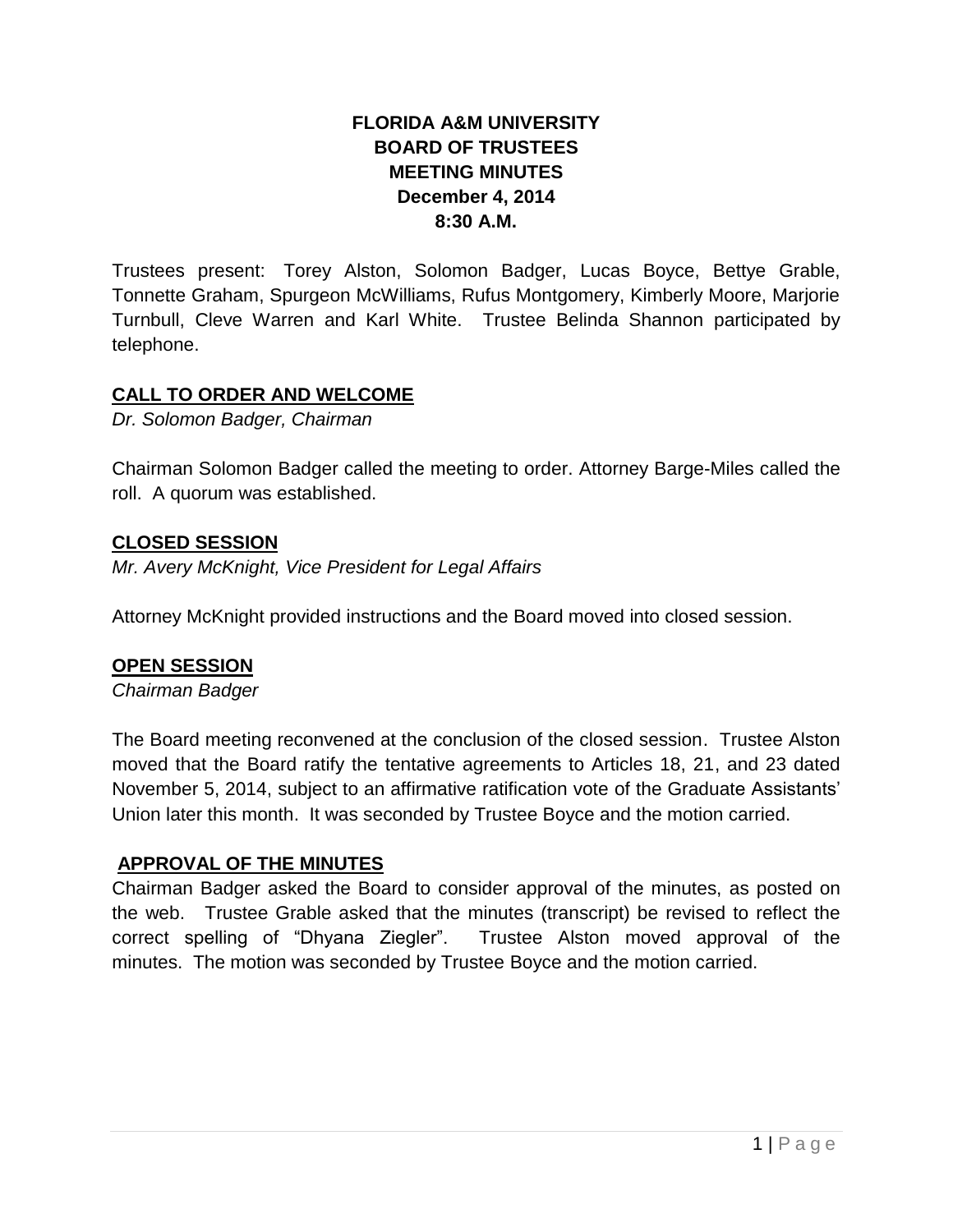# **PRESIDENT'S REPORT**

*Dr. Elmira Mangum, President*

President Mangum provided an update and highlights on various initiatives at the University. She introduced two new vice presidents, Marcella David, Provost and Vice President for Academic Affairs and Dr. Timothy Moore, Vice President for Research.

Ms. Joyce Ingram Assistant Vice President for Human Resources discussed information regarding a compensation study on University staff, which indicated that the University is close to the benchmark median. Dr. Gita Pitter, Associate Vice President for Academic Affairs presented information regarding faculty salaries. The overall average salaries for FAMU instructional faculty appeared to be comparable to those of the benchmark groups.

# **PUBLIC COMMENTS**:

Chairman Badger recognized the following individuals for public comments: Dr. Clyde Ashley Dr. Elizabeth Davenport Dr. William Tucker Mr. Emmanuel Uwaibi Dr. Maurice Holder

# **STANDING COMMITTEE REPORTS**

Chairman Badger recognized Trustee Turnbull to present the Academic Affairs report.

#### **Academic Affairs**

*Trustee Marjorie Turnbull, Chair*

#### **Action Items**:

- 1. Trustee Turnbull moved that the Board of Trustees approve the tenure upon appointment for Marcella David. It was seconded by Trustee Moore and the motion carried.
- 2. Trustee Turnbull moved approval of the Board of Trustees Regulation 4.107, for notice and adoption after the expiration of the thirty (30) day notice period, provided there are no public comments, in accordance with the Florida Board of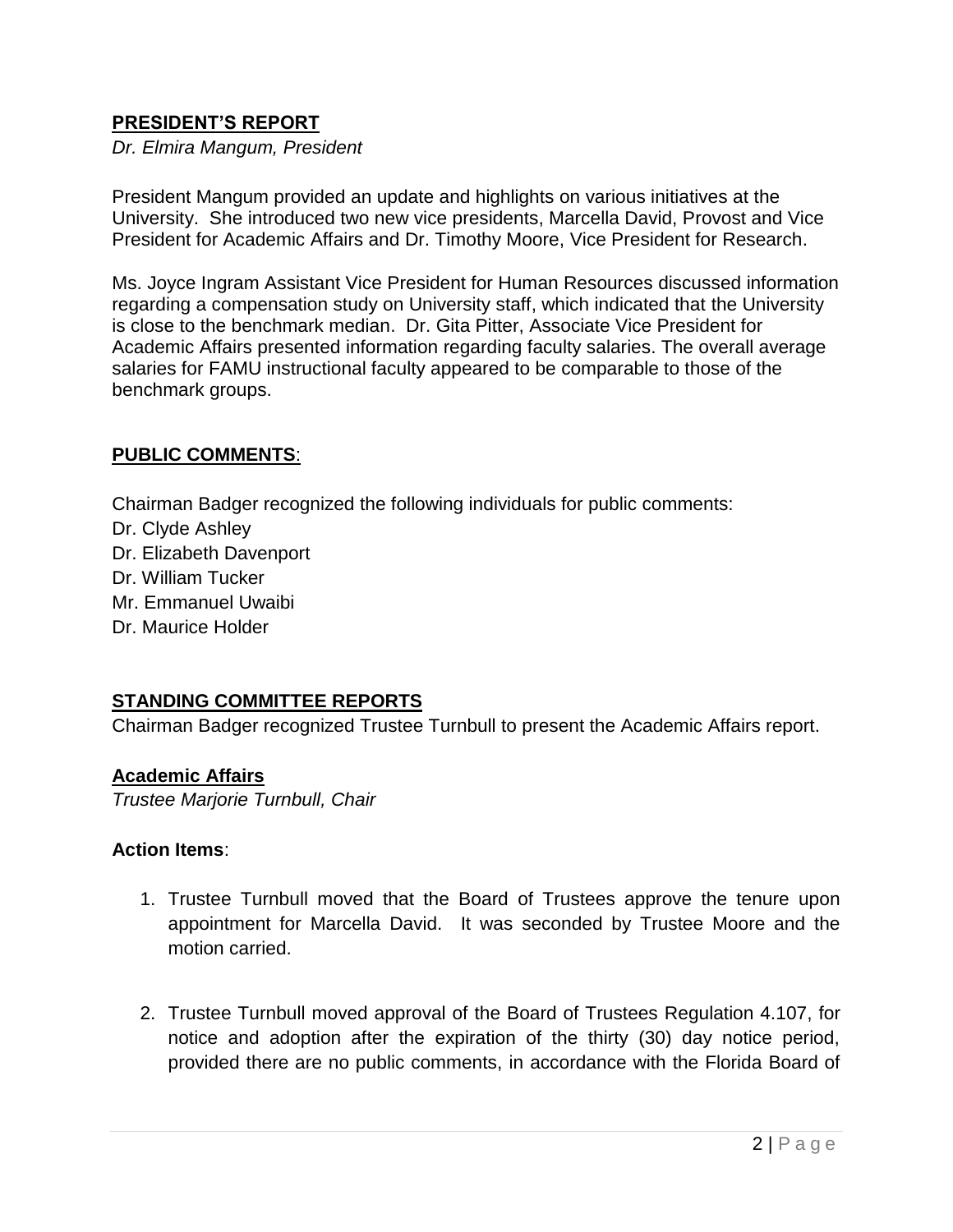Governors' Regulation Development Procedure. The motion was seconded by Trustee Moore and the motion carried.

### **Budget and Finance**

*Trustee Rufus Montgomery*

#### **Action Items:**

- 1. Trustee Montgomery moved that the Board of Trustees approve the resolution to update authorized signatories for university checks. The motion was seconded by Trustee Alston and the motion carried.
- 2. Trustee Montgomery moved that the Board of Trustees approve the amendments to the FY 2014-15 Operating Budget. The motion was seconded by Trustee Turnbull and the motion carried.

### **Trustee-Student Affairs**

*Trustee Tonnette Graham, Vice Chair*

### **Action Items:**

- 1. Trustee Graham moved that the Florida A&M University Board of Trustees approve a multi-year employment contract for Coach Gibson. The motion was seconded by Trustee Boyce and the motion carried. Trustees Badger and Alston did not vote in favor of the motion.
- 2. Trustee Graham moved that the Florida A&M University Board of Trustees approve the multi-year employment contract for Coach Samuels. The motion was seconded by Trustee Moore. Chair Badger requested a roll call vote:

| <b>Trustee Alston</b>     | N٥  |
|---------------------------|-----|
| <b>Trustee Badger</b>     | N٥  |
| <b>Trustee Boyce</b>      | N٥  |
| <b>Trustee Grable</b>     | No  |
| Trustee Graham            | No  |
| Trustee McWilliams        | N٥  |
| <b>Trustee Montgomery</b> | No  |
| <b>Trustee Moore</b>      | No  |
| <b>Trustee Shannon</b>    | No  |
| <b>Trustee Turnbull</b>   | Yes |
| <b>Trustee Warren</b>     | N٥  |
|                           |     |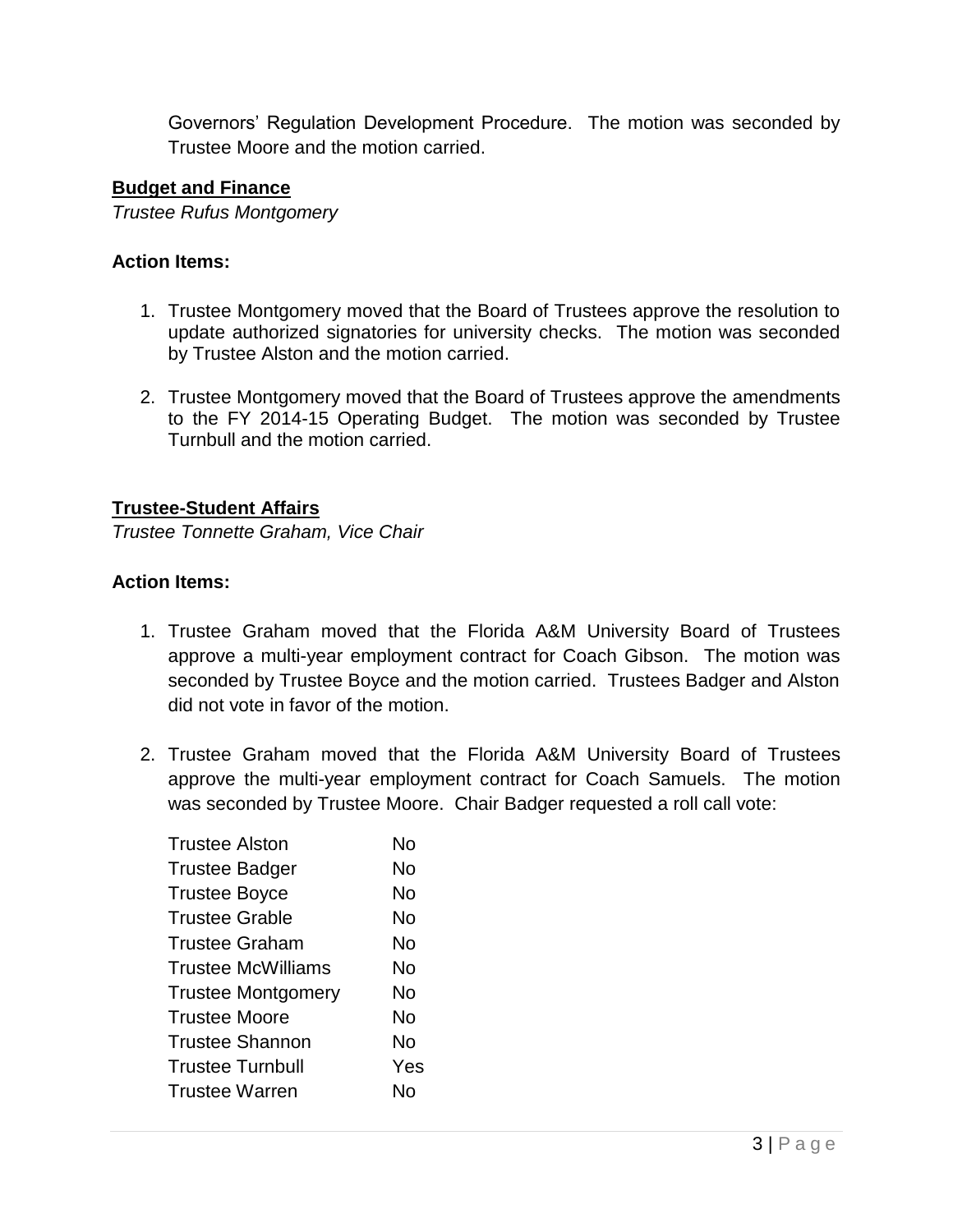The motion failed.

# **Audit and Compliance**

*Trustee Alston*

Trustee Alston reported that the following projects are in process:

- Athletics investigation (non NCAA related)
- Financial aid process review
- Pharmacy Phase II investigation
- Audit of performance funding metrics
- Audit of decentralized cash collections

The Division received 23 allegations from July 2014 through October 2014. Of the 23 allegations, 5 reports were issued, 5 were closed with no investigation, 5 are in process, 7 have been referred to another department for review, and 1 is pending investigation. The investigations are classified into the following categories:

|                                                     | Number |
|-----------------------------------------------------|--------|
| Diversity, equal opportunity, and workplace respect | 6      |
| Financial and business integrity                    | 16     |
| Misuse or misappropriation of assets or information |        |

# **Direct Support Organizations**

*Trustee Turnbull*

# **Action Items:**

- 1. Trustee Turnbull moved that the Board of Trustees approve the recommended changes to the FAMU Foundation Bylaws. The motion was seconded by Trustee Shannon and the motion carried.
- 2. Trustee Turnbull moved that the Board of Trustees approve Resolution 2014-1 amending the Foundation Bylaws. The motion was seconded by Trustee Warren and the motion carried.
- 3. Trustee Turnbull moved that the Board of Trustees approve the Memorandum of Understanding between the University and FAMU Foundation. It was seconded by Trustee Montgomery and the motion carried.